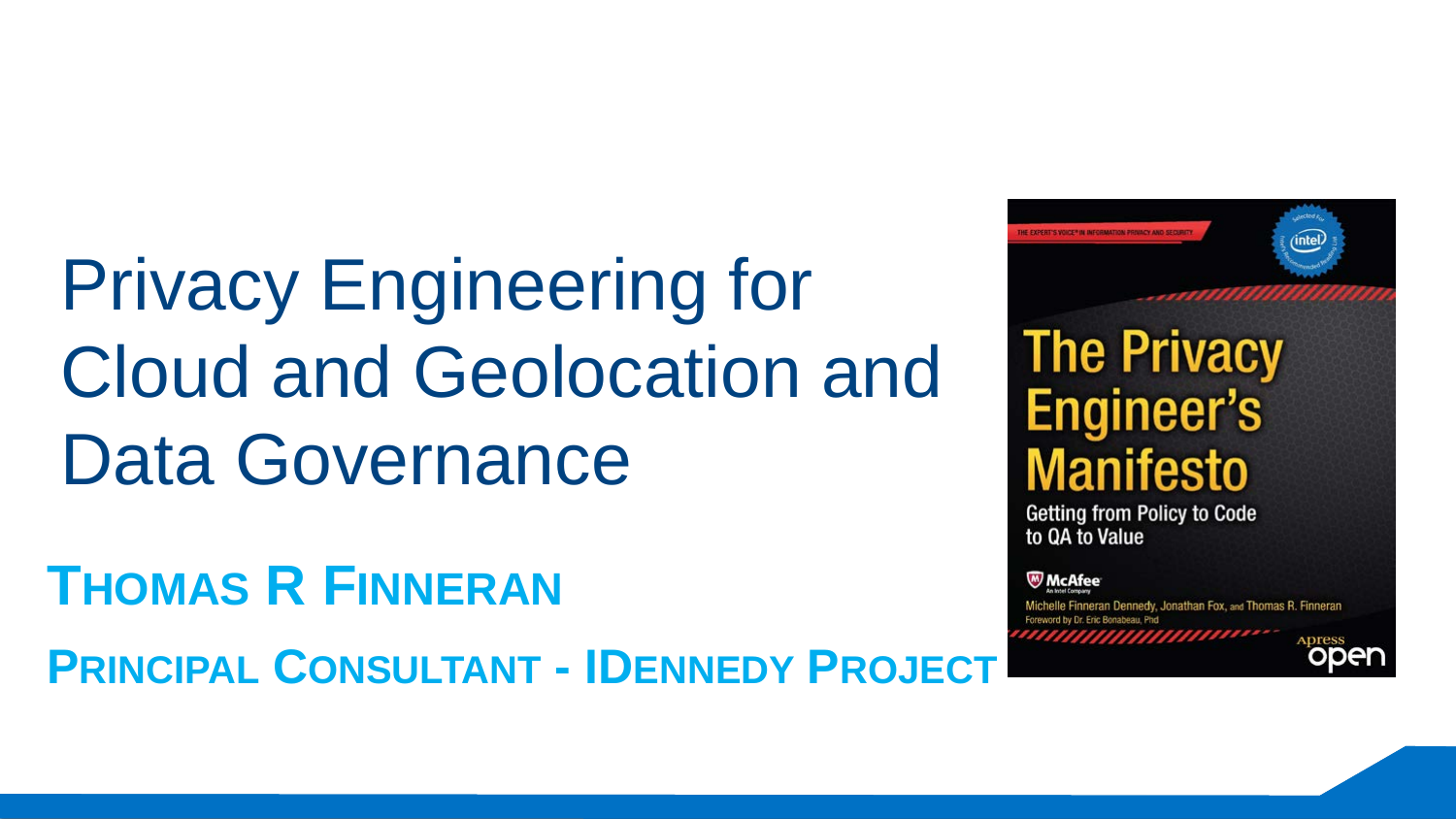## Some Privacy Requirement Questions related to the **Cloud**

How does Cloud Provider handle encryption and encrypted data?

Does our user have exclusive access to his or her data?

Does our data get **commingled** with other people's data? Is the commingling managed effectively?

Can our user access all of his or her data whenever needed?

Does the cloud provider satisfy all **compliance** requirements including OEDC, FIPPS, GAPP, specific statutory regulations for all jurisdictions, or all enterprise privacy policies?

Is data stored so as to be physically protected?

Can data be transferred without the knowledge of the cloud provider or the data manager/owner?

Are the laws and regulations of all relevant jurisdictions satisfied?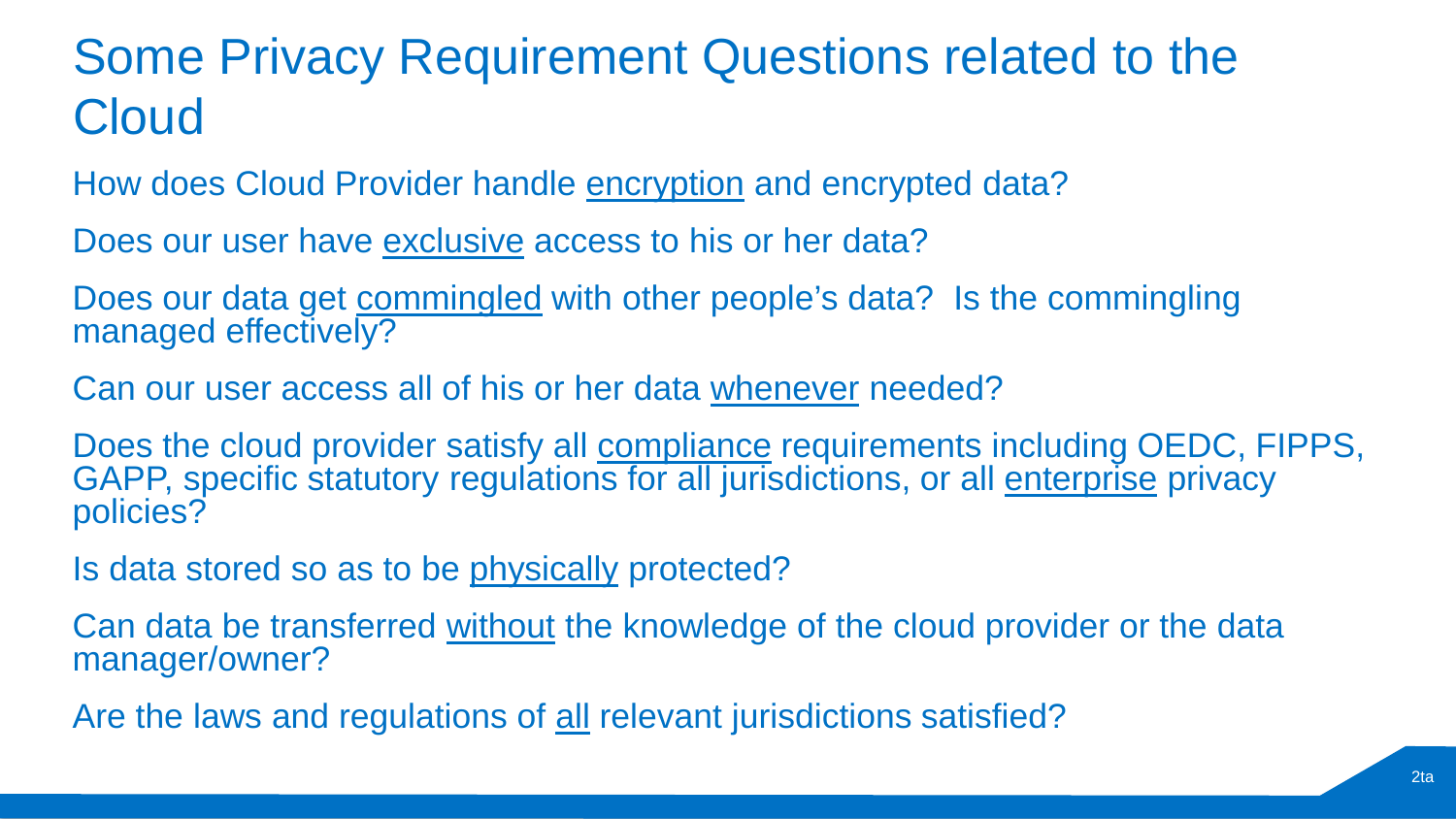# Some Privacy Requirement Questions (Continued)

Can our archiving strategies the enforced within the cloud?

Can we be assured that appropriate data is deleted whereever stored so as not to be subject to a subpoena or a search warrant?

Does the cloud provider manage the data that it stores for its own or someone else's purposes?

Is the cloud provider fully auditable?

Does a cloud provider provide breach notification according to our privacy policies as well as statutory requirements of all jurisdictions affected?

Is the overall cloud provider **authentication and authorization** sufficient?

Can a cloud provider provide data transfer capability and sufficient security to satisfy data transfer requirements, including to third parties?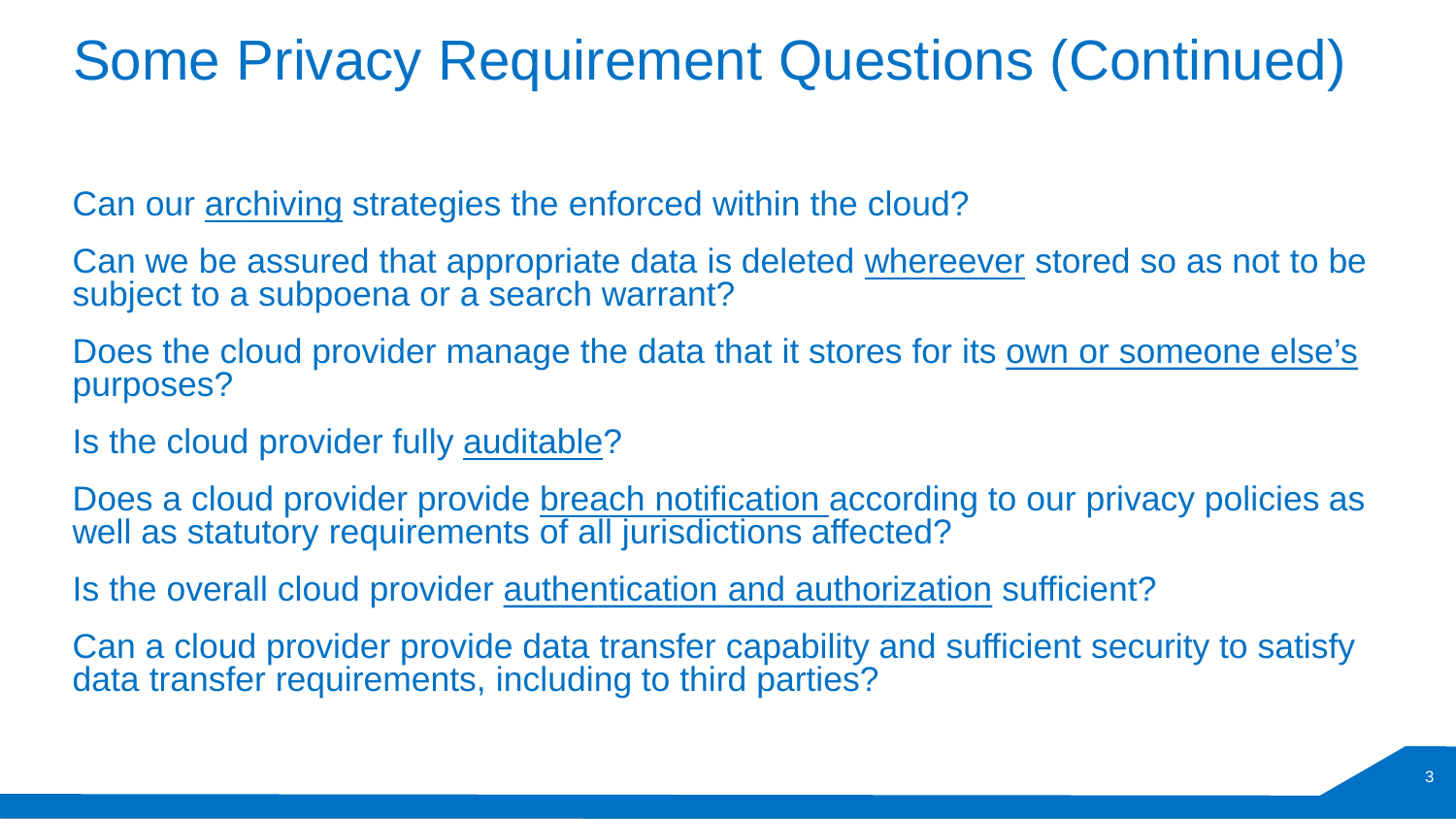# Some Privacy Requirement Questions related to the Geolocation Data

#### **Purpose / Necessity:**

- Collection and use of geolocation data limited only for the necessary and appropriate use of our systems.
- Ensure that no data use will damage or embarrass a person impacted by our systems.

#### **Openness / Notice:**

- Define a Notice Statement explaining to system users how geolocation data will be used, collected, protected, retained, kept accurate, accessed, corrected, and otherwise processed.
- All notice requirements satisfy statutory or regulatory requirements of all jurisdictions.

#### **Choice/Consent:**

- Choices concerning geolocation collection and use must be clear and not easily ignored.
- Defaults must be explained clearly and limit not broaden collection and use of geolocation data.

#### **Transfer:**

- Geolocation data transferred to and from a third-party must be adequately protected like contract, administrative, technical, logical and physical means.
- **Ensure all data transfer complies with laws and regulations of all jurisdictions where transfer is from or to.**
- Ensure third parties to whom data is transferred to our vetted from a privacy and security controls perspective.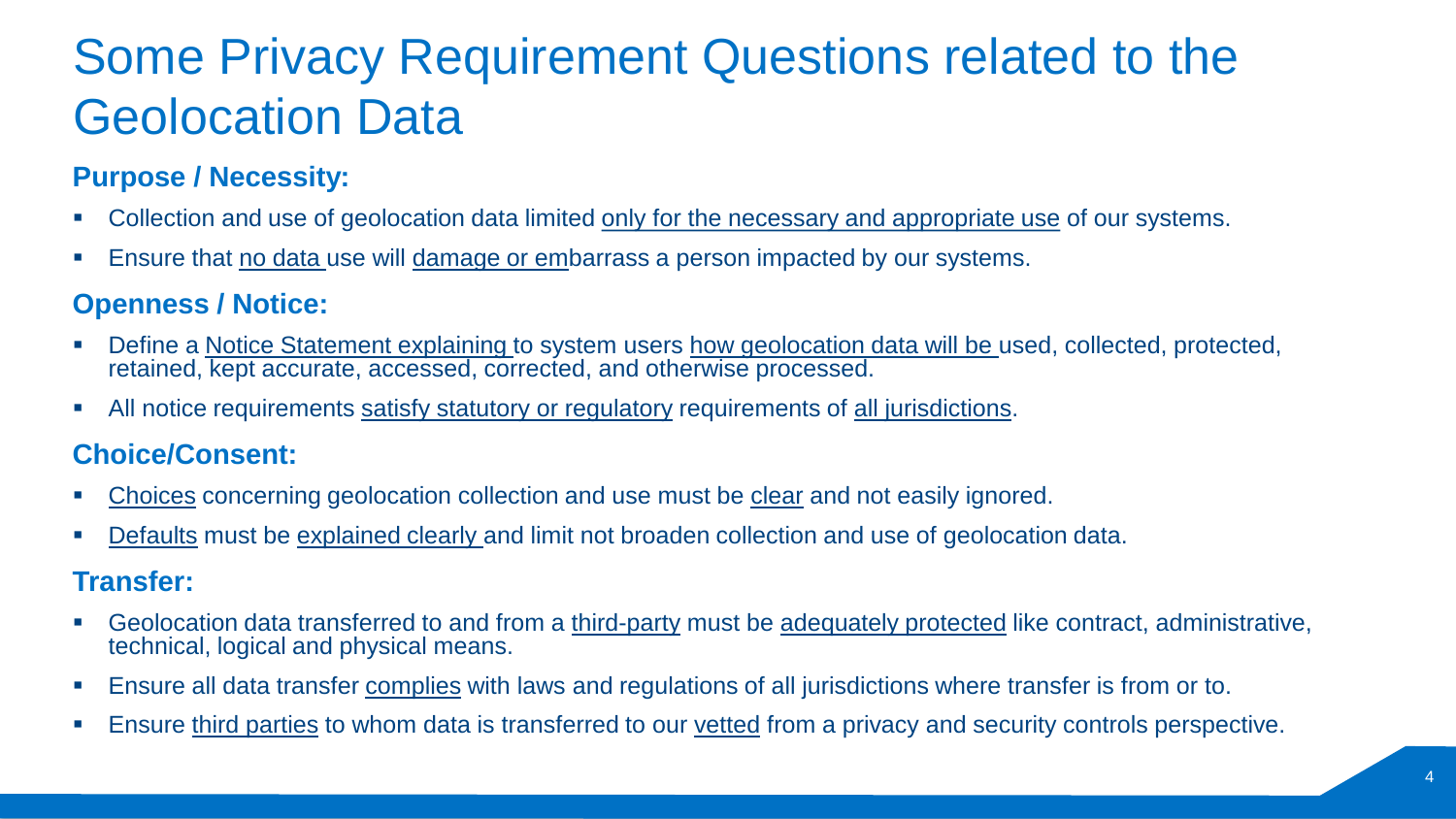# Some Privacy Requirement Questions related to the Geolocation Data (Cont'd)

#### **Access, Correction, Deletion:**

- **Ensure that users have a means of accessing personal geolocation information that has been collected about them.**
- **Ensure that rules concerning correction and deletion are in compliance with laws and regulations of all jurisdictions.**

#### **Security:**

- **Ensure that all system users are authenticated and can only perform functions for which they are authorized.**
- Use every technology, statistical methodology, and physical security procedure at our disposal to protect the geolocation data of all data subjects.

#### **Minimization/Proportionality:**

- Collect and process only the minimum necessary geolocation data to achieve the identified, legitimate intended purposes.
- Collect and process geolocation data that is proportional to need, purpose, and sensitivity of the information sought.

#### **Retention:**

- Retain geolocation data only as long as it is required.
- **Ensure that the archiving rules for each date attribute are well-established.**
- Consider data destruction tactics such as degaussing or permanently encrypting and destroying keys or overwriting data after the specific deadline.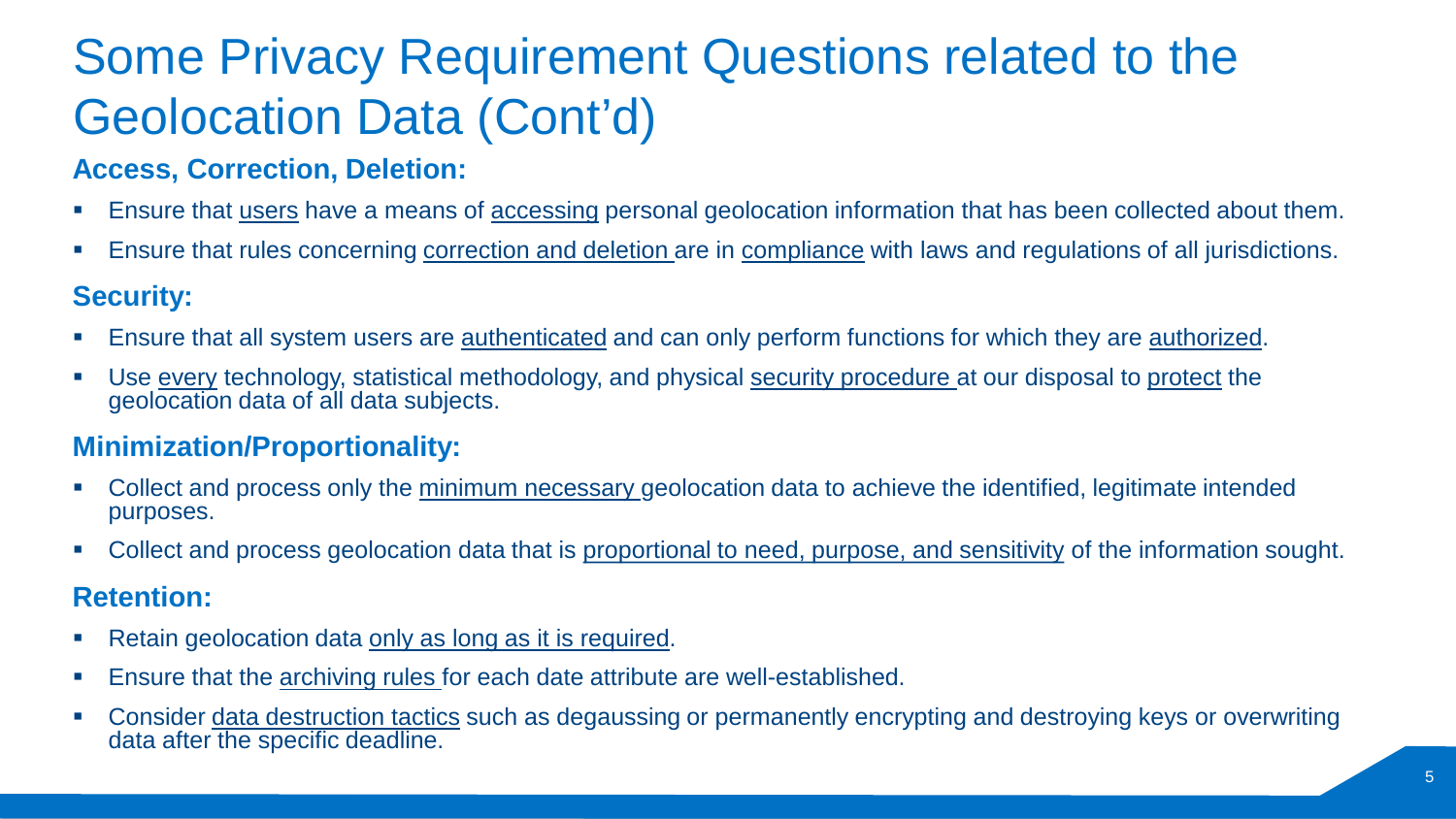Data Governance / Stewardship ensures Privacy Requirements are included within our systems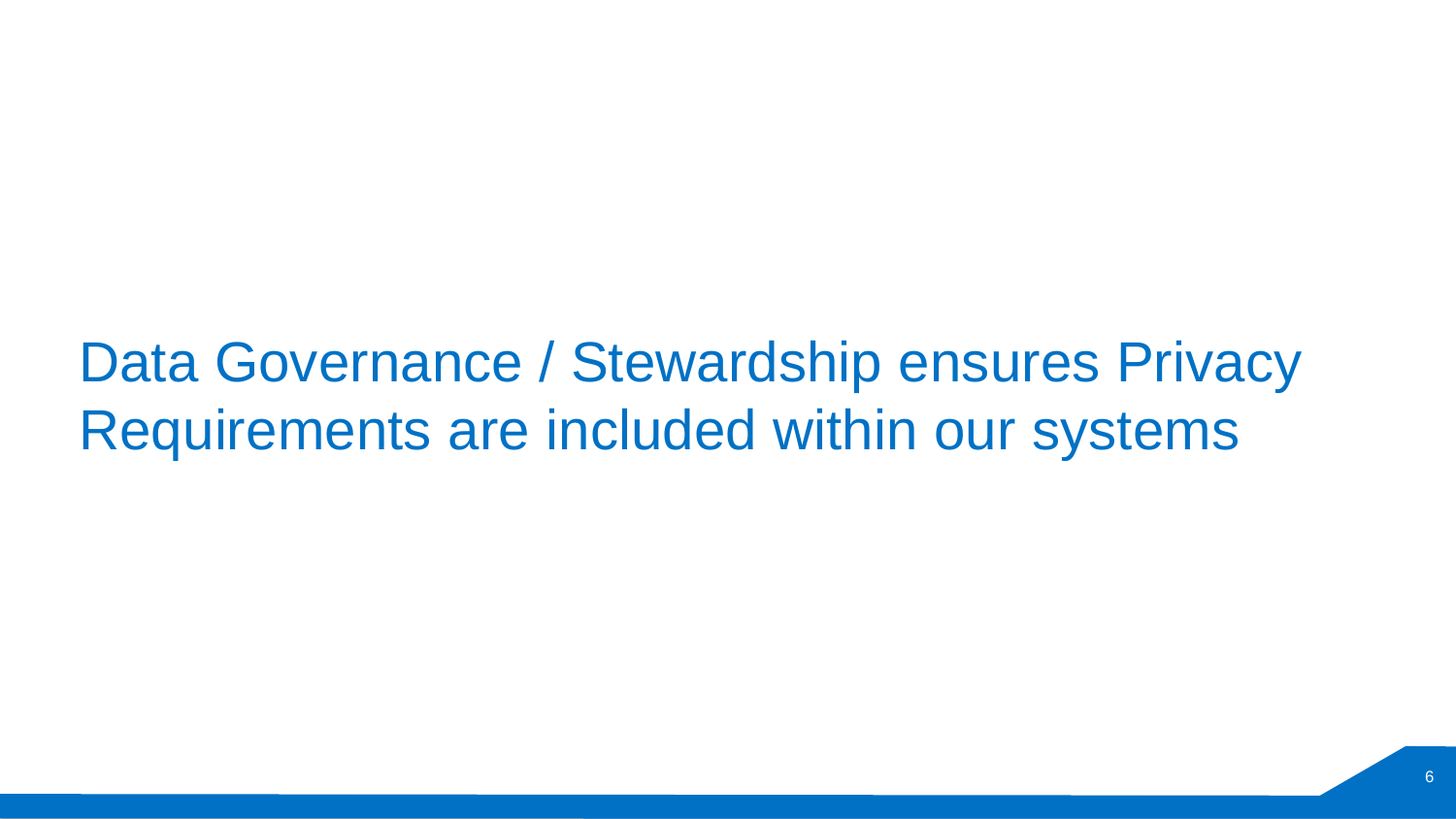# What is Data Governance?

"Management is the decisions you make. Governance is the structure for making them." *CIO Magazine* September 2002

### **Data Governance:**

- Is a strategic, "top-down" program in which<br>leadership communicates the core value of data quality and integrity.
- Includes development and enforcement of standards and procedures.
- Requires broad understanding of upstream and downstream stakeholders, systems, and<br>processes for all decisions and issue-resolution.
- Requires executive sponsors to provide support for their business data stewards.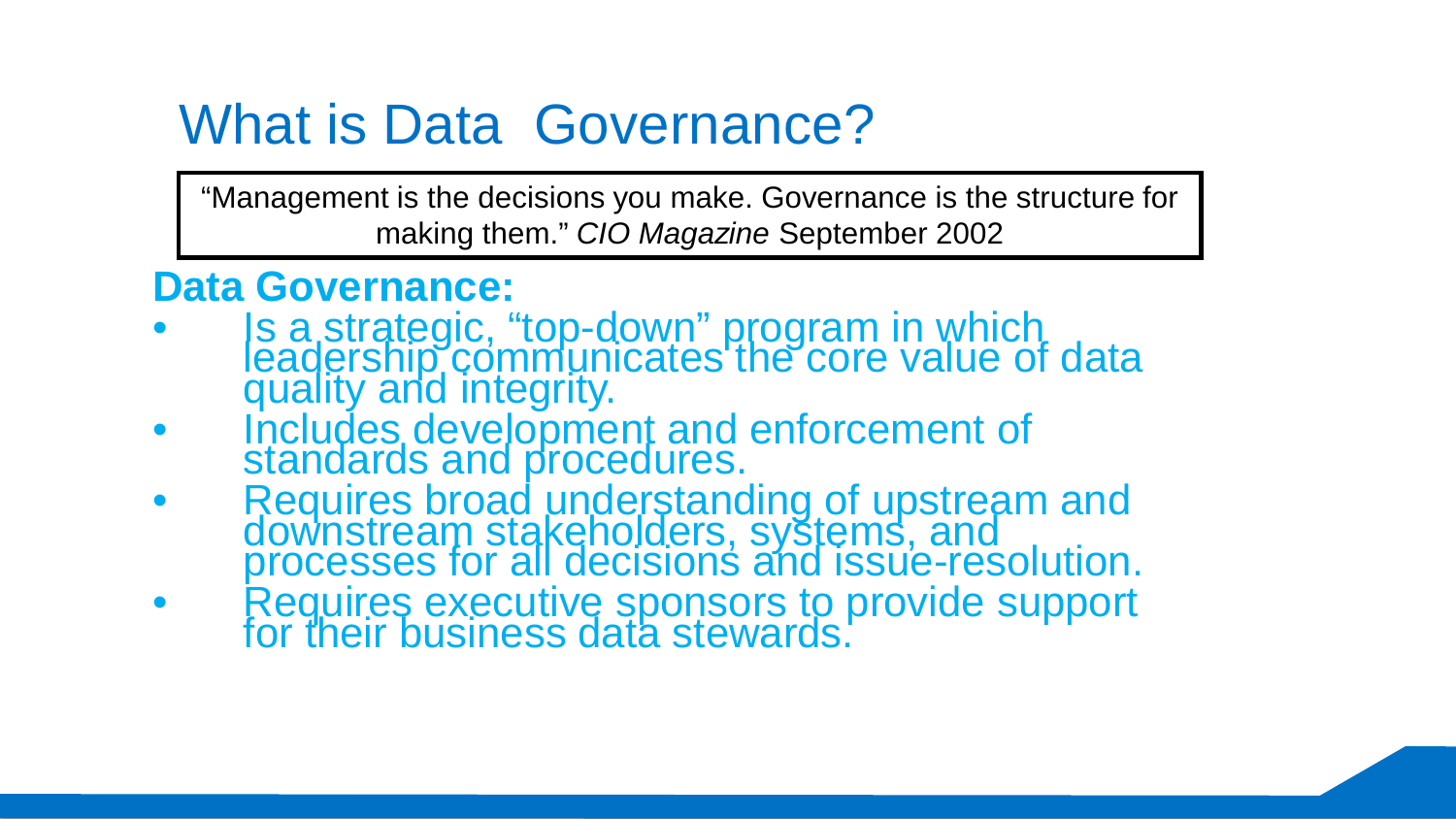# What is Data Stewardship?

"Data stewardship increases business communications and productivity through business driven and commonly defined data." - Larry English

### **Data Stewardship**

The willingness to be accountable for a<br>set of business information for the well-<br>being of the larger organization by<br>operating in service of those around us rather than in control.

# **Stewardship is not ownership.**<br>An owner possesses the rights to something.

- 
- A steward has accountability for managing something that<br>belongs to someone else.
- Shareholders who own the tangible assets of the corporation also *own* the information assets. *All* employees, then, are stewards of the information assets.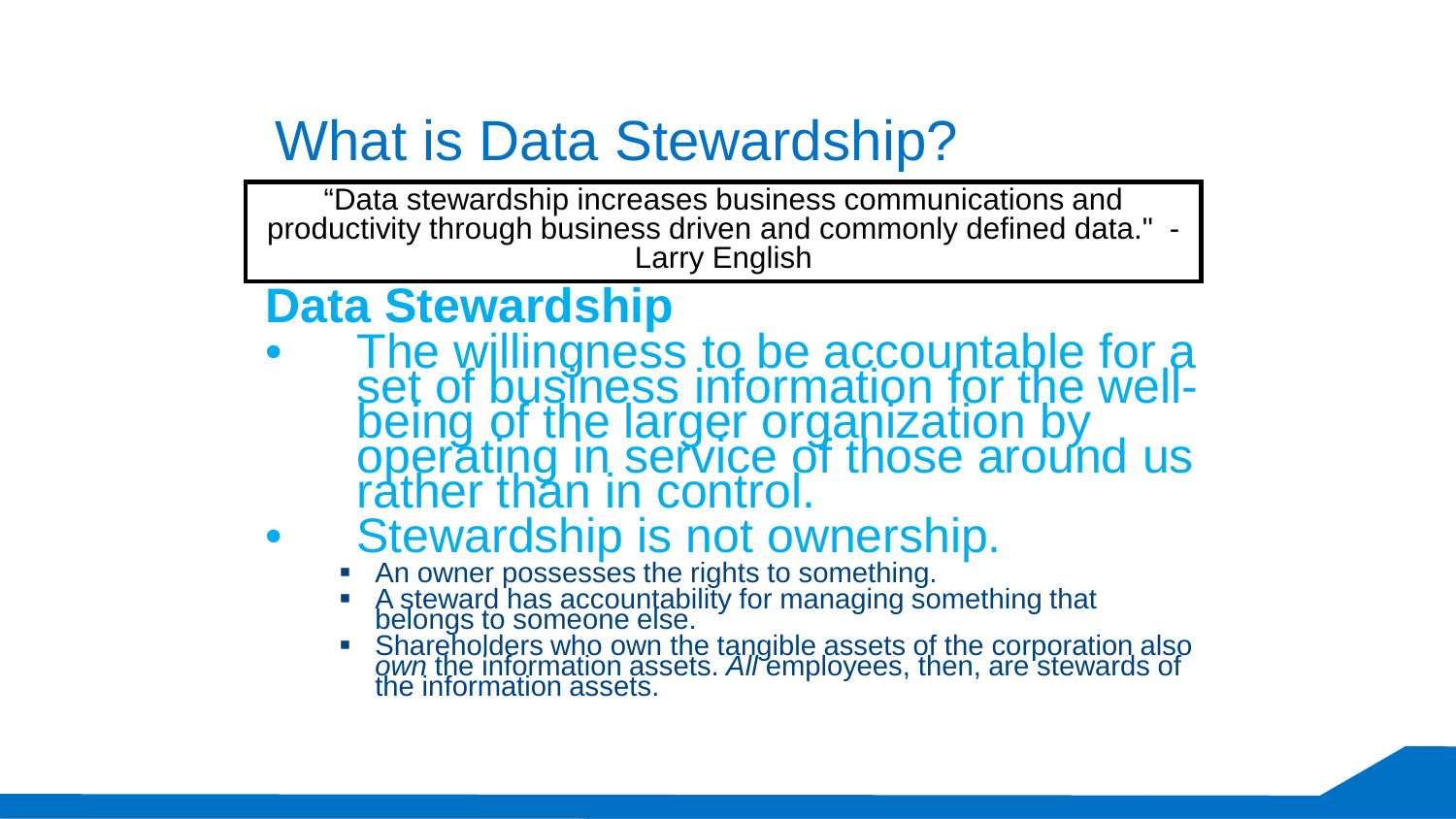### Stewardship – The key to Data Quality

### **Data Quality can be maintained by means of:**

- − **Data Producer Stewards are Business People responsible for:**
	- **Appropriate Data Content Maintenance Quality**
	- **Appropriate Business Rules**
- − **Data Usage Stewards are Business People responsible for:**
	- **Appropriate Data Content Use Quality**
	- **Appropriate Business Rules**
	- **Appropriate Presentation** 
		- **Vehicle (e.g., Would graphical representation or even video be better?)**
		- **Aesthetics**
- − **Data Administration are IT responsible for:** 
	- **Data Acquisition**
	- **Data Organizing/Classifying**
	- **Data Storage & Distribution**
	- **Data Archiving**
	- **Data Management (Metadata) Tool Administration**

Including **Privacy** Rules **Including** 

**Privacy** Rules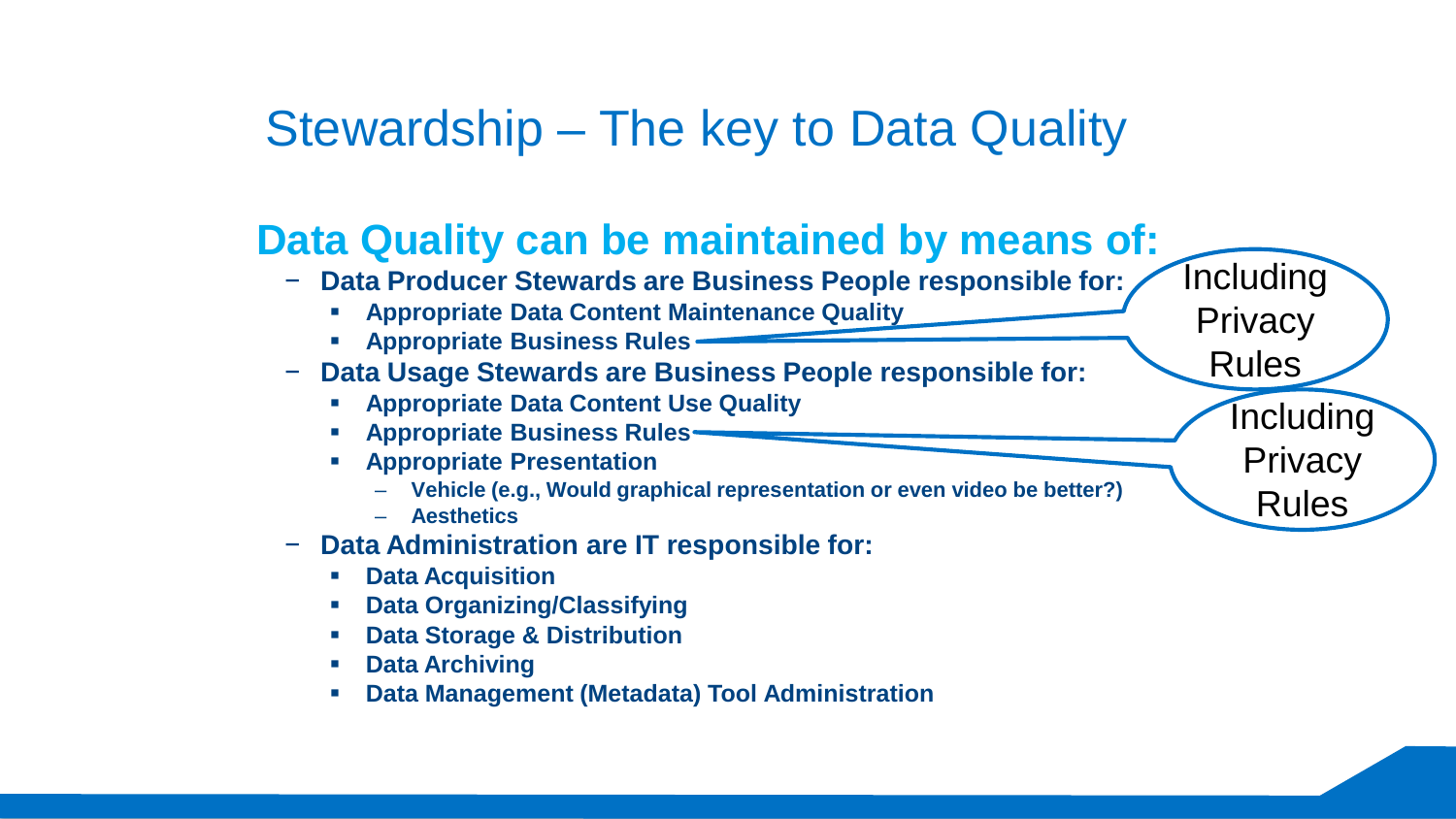# Data Governance / Stewardship

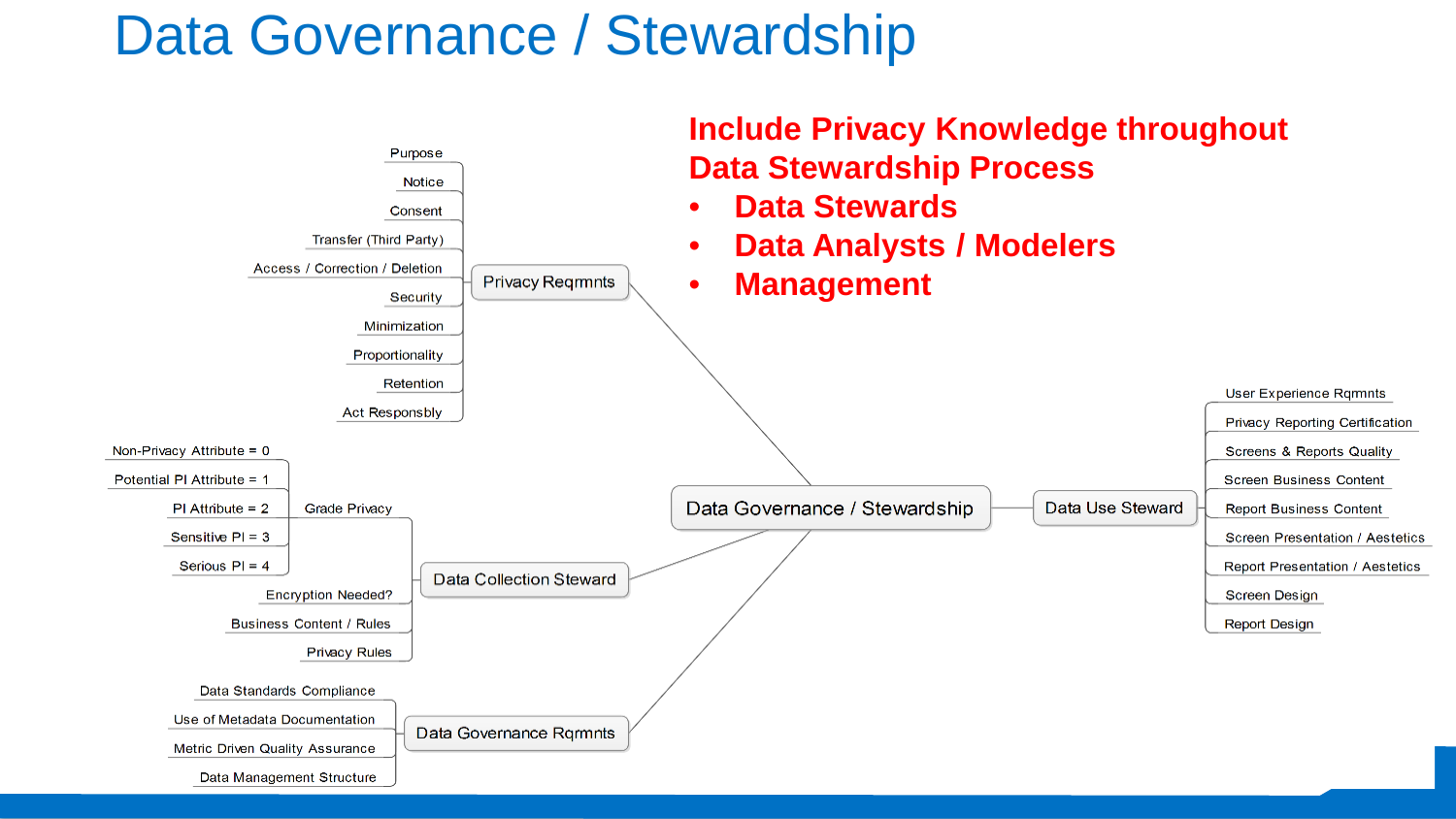